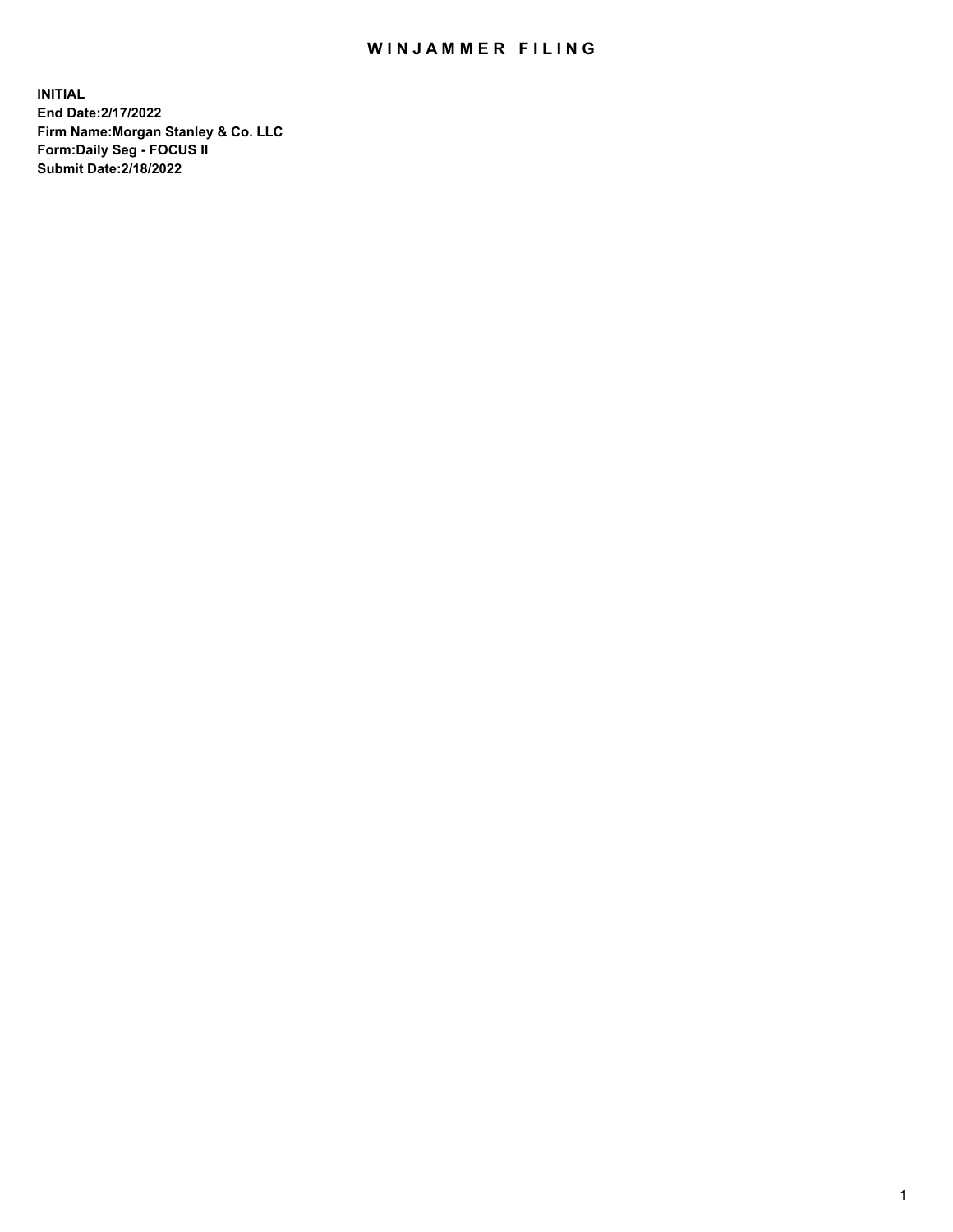**INITIAL End Date:2/17/2022 Firm Name:Morgan Stanley & Co. LLC Form:Daily Seg - FOCUS II Submit Date:2/18/2022 Daily Segregation - Cover Page**

| Name of Company                                                                                                                                                                                                                                                                                                                | Morgan Stanley & Co. LLC                                |
|--------------------------------------------------------------------------------------------------------------------------------------------------------------------------------------------------------------------------------------------------------------------------------------------------------------------------------|---------------------------------------------------------|
| <b>Contact Name</b>                                                                                                                                                                                                                                                                                                            | <b>Ikram Shah</b>                                       |
| <b>Contact Phone Number</b>                                                                                                                                                                                                                                                                                                    | 212-276-0963                                            |
| <b>Contact Email Address</b>                                                                                                                                                                                                                                                                                                   | Ikram.shah@morganstanley.com                            |
| FCM's Customer Segregated Funds Residual Interest Target (choose one):<br>a. Minimum dollar amount: ; or<br>b. Minimum percentage of customer segregated funds required:% ; or<br>c. Dollar amount range between: and; or<br>d. Percentage range of customer segregated funds required between:% and%.                         | 235,000,000<br><u>0</u><br><u>00</u><br><u>00</u>       |
| FCM's Customer Secured Amount Funds Residual Interest Target (choose one):<br>a. Minimum dollar amount: ; or<br>b. Minimum percentage of customer secured funds required:%; or<br>c. Dollar amount range between: and; or<br>d. Percentage range of customer secured funds required between:% and%.                            | 140,000,000<br><u>0</u><br><u>0 0</u><br>0 <sub>0</sub> |
| FCM's Cleared Swaps Customer Collateral Residual Interest Target (choose one):<br>a. Minimum dollar amount: ; or<br>b. Minimum percentage of cleared swaps customer collateral required:% ; or<br>c. Dollar amount range between: and; or<br>d. Percentage range of cleared swaps customer collateral required between:% and%. | 92,000,000<br><u>0</u><br><u>00</u><br>00               |

Attach supporting documents CH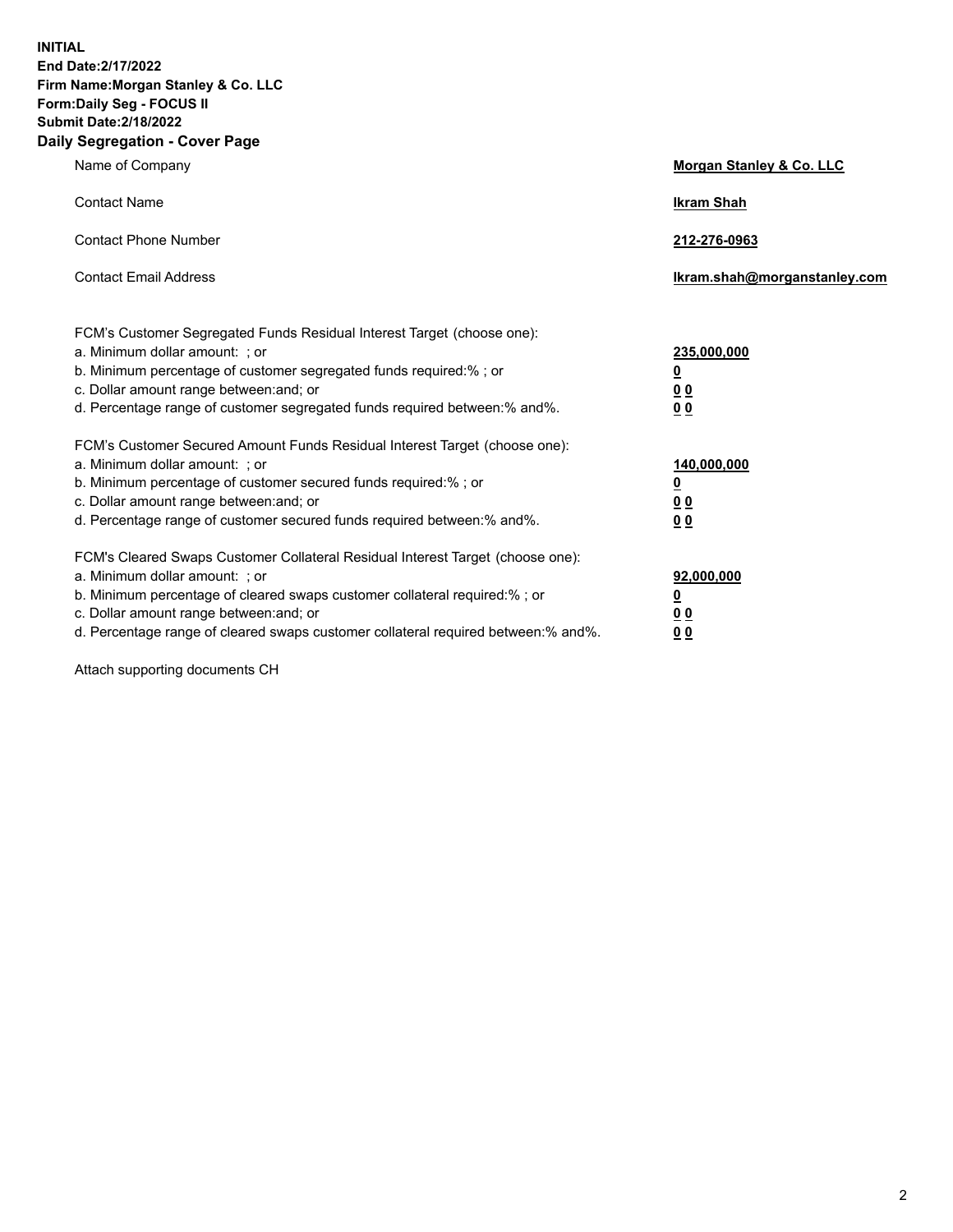## **INITIAL End Date:2/17/2022 Firm Name:Morgan Stanley & Co. LLC Form:Daily Seg - FOCUS II Submit Date:2/18/2022**

## **Daily Segregation - Secured Amounts**

Foreign Futures and Foreign Options Secured Amounts Amount required to be set aside pursuant to law, rule or regulation of a foreign government or a rule of a self-regulatory organization authorized thereunder **0** [7305] 1. Net ledger balance - Foreign Futures and Foreign Option Trading - All Customers A. Cash **4,975,840,608** [7315] B. Securities (at market) **2,142,676,428** [7317] 2. Net unrealized profit (loss) in open futures contracts traded on a foreign board of trade **948,306,048** [7325] 3. Exchange traded options a. Market value of open option contracts purchased on a foreign board of trade **49,859,149** [7335] b. Market value of open contracts granted (sold) on a foreign board of trade **-32,256,165** [7337] 4. Net equity (deficit) (add lines 1. 2. and 3.) **8,084,426,068** [7345] 5. Account liquidating to a deficit and account with a debit balances - gross amount **85,834,087** [7351] Less: amount offset by customer owned securities **-84,932,200** [7352] **901,887** [7354] 6. Amount required to be set aside as the secured amount - Net Liquidating Equity Method (add lines 4 and 5) **8,085,327,955** [7355] 7. Greater of amount required to be set aside pursuant to foreign jurisdiction (above) or line 6. FUNDS DEPOSITED IN SEPARATE REGULATION 30.7 ACCOUNTS 1. Cash in banks A. Banks located in the United States **319,014,714** [7500] B. Other banks qualified under Regulation 30.7 **362,512,653** [7520] **681,527,367** [7530] 2. Securities A. In safekeeping with banks located in the United States **877,204,130** [7540] B. In safekeeping with other banks qualified under Regulation 30.7 **99,965,536** [7560] **977,169,666** [7570] 3. Equities with registered futures commission merchants A. Cash **8,118,054** [7580] B. Securities **0** [7590] C. Unrealized gain (loss) on open futures contracts **6,754,098** [7600] D. Value of long option contracts **0** [7610] E. Value of short option contracts **0** [7615] **14,872,152** [7620] 4. Amounts held by clearing organizations of foreign boards of trade A. Cash **0** [7640] B. Securities **0** [7650] C. Amount due to (from) clearing organization - daily variation **0** [7660] D. Value of long option contracts **0** [7670] E. Value of short option contracts **0** [7675] **0** [7680] 5. Amounts held by members of foreign boards of trade A. Cash **4,546,024,621** [7700] B. Securities **1,165,506,762** [7710] C. Unrealized gain (loss) on open futures contracts **941,551,950** [7720] D. Value of long option contracts **49,859,149** [7730] E. Value of short option contracts **-32,256,165** [7735] **6,670,686,317** [7740] 6. Amounts with other depositories designated by a foreign board of trade **0** [7760] 7. Segregated funds on hand **0** [7765] 8. Total funds in separate section 30.7 accounts **8,344,255,502** [7770] 9. Excess (deficiency) Set Aside for Secured Amount (subtract line 7 Secured Statement Page 1 from Line 8)

- 10. Management Target Amount for Excess funds in separate section 30.7 accounts **140,000,000** [7780]
- 11. Excess (deficiency) funds in separate 30.7 accounts over (under) Management Target **118,927,547** [7785]

**8,085,327,955** [7360]

**258,927,547** [7380]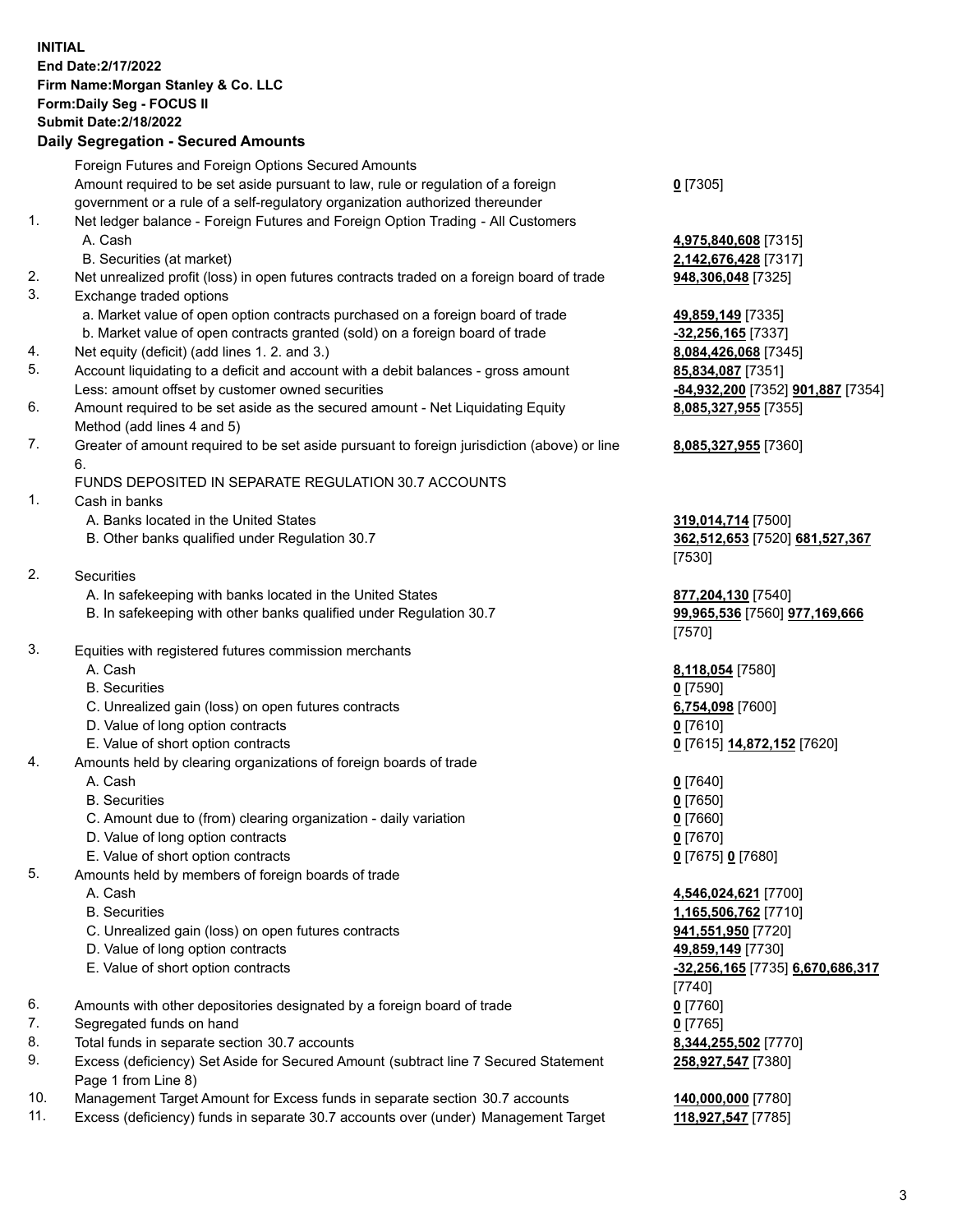**INITIAL End Date:2/17/2022 Firm Name:Morgan Stanley & Co. LLC Form:Daily Seg - FOCUS II Submit Date:2/18/2022 Daily Segregation - Segregation Statement** SEGREGATION REQUIREMENTS(Section 4d(2) of the CEAct) 1. Net ledger balance A. Cash **18,373,759,475** [7010] B. Securities (at market) **7,346,452,477** [7020] 2. Net unrealized profit (loss) in open futures contracts traded on a contract market **-2,421,617,494** [7030] 3. Exchange traded options A. Add market value of open option contracts purchased on a contract market **1,522,221,636** [7032] B. Deduct market value of open option contracts granted (sold) on a contract market **-956,108,754** [7033] 4. Net equity (deficit) (add lines 1, 2 and 3) **23,864,707,340** [7040] 5. Accounts liquidating to a deficit and accounts with debit balances - gross amount **769,579,119** [7045] Less: amount offset by customer securities **-767,057,437** [7047] **2,521,682** [7050] 6. Amount required to be segregated (add lines 4 and 5) **23,867,229,022** [7060] FUNDS IN SEGREGATED ACCOUNTS 7. Deposited in segregated funds bank accounts A. Cash **2,258,175,956** [7070] B. Securities representing investments of customers' funds (at market) **0** [7080] C. Securities held for particular customers or option customers in lieu of cash (at market) **2,937,095,581** [7090] 8. Margins on deposit with derivatives clearing organizations of contract markets A. Cash **14,279,539,537** [7100] B. Securities representing investments of customers' funds (at market) **0** [7110] C. Securities held for particular customers or option customers in lieu of cash (at market) **4,250,019,355** [7120] 9. Net settlement from (to) derivatives clearing organizations of contract markets **-207,672,309** [7130] 10. Exchange traded options A. Value of open long option contracts **1,522,221,636** [7132] B. Value of open short option contracts **-956,108,754** [7133] 11. Net equities with other FCMs A. Net liquidating equity **10,809,822** [7140] B. Securities representing investments of customers' funds (at market) **0** [7160] C. Securities held for particular customers or option customers in lieu of cash (at market) **0** [7170] 12. Segregated funds on hand **159,337,541** [7150] 13. Total amount in segregation (add lines 7 through 12) **24,253,418,365** [7180] 14. Excess (deficiency) funds in segregation (subtract line 6 from line 13) **386,189,343** [7190] 15. Management Target Amount for Excess funds in segregation **235,000,000** [7194]

16. Excess (deficiency) funds in segregation over (under) Management Target Amount Excess

**151,189,343** [7198]